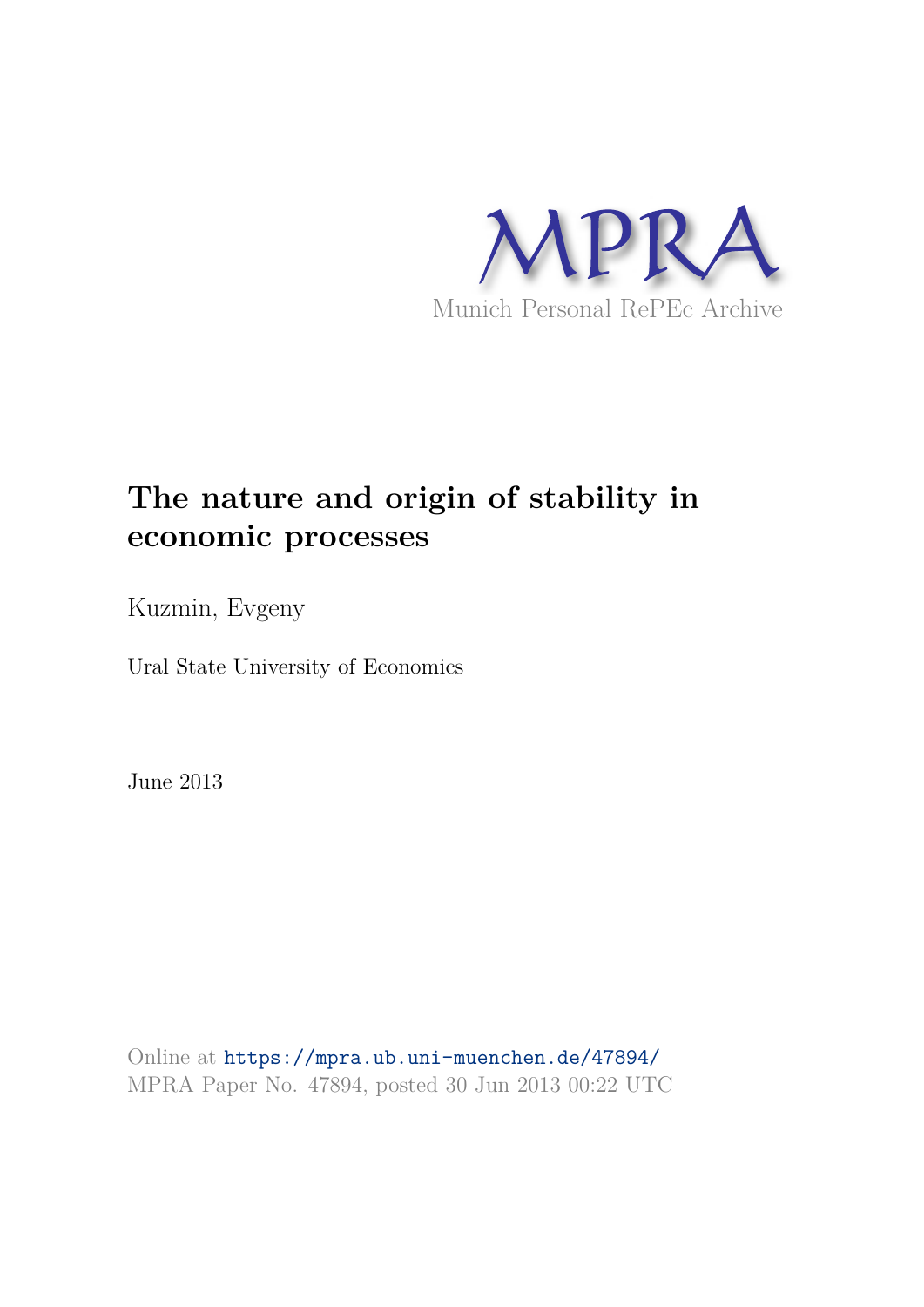# **THE NATURE AND ORIGINATION OF STABILITY IN ECONOMIC PROCESSES <sup>1</sup>**

#### **Evgeny A. Kuzmin**

*Postgraduate student, E-mail: KuzminEA@gmail.com*  Ural State University of Economics str. March-8, 62, Ekaterinburg, Sverdlovsk Region, Russia, 620219

The article clarifies the substantive aspects of emergence of stability in dynamics of development of economic entities. The condition of stability demonstration in economic processes through the measures of uncertainty and certainty is provided and proved. The tetralistic nature of stability as a property of both state (position) and result of a self-organization mechanism of the economic entity is grounded. The author's position on the non-exclusive role of the rate of transformations in organization and external fluctuations expressed in asynchronous oscillations and responses to them is reasoned. The role of strength and reliability in stability characteristic in the course of adaptation to undesirable deviations from the idealistic path of a life cycle is given.

Keywords: uncertainty, stability, economic entities, reliability, strength, adaptability, "memory effect".

JEL Classification D80, D81 AGRIS Subject Categories E14, U30, U40

# **1. Introduction**

 $\overline{a}$ 

In today's world of exponential growth of complexity in social and economic interaction, the categories of uncertainty and certainty, stability and self-organization, controllability and steadiness become of particular significance. Many domestic and foreign works and publications that have covered several centuries of development of scientific thinking are devoted to study of them. Herein, uncertainty as instability represents one of the central concepts in various areas. Understanding and first of all knowledge of mechanisms of uncertainty influence on the condition of economic entities allow to realize their effective, rational and optimal control in every respect.

<sup>&</sup>lt;sup>1</sup> The work was performed by the Ministry of Education and Science of the Russian Federation financial support under the Federal Program "Scientific and scientific-pedagogical personnel of innovative Russia" for 2009-2013 on the event 1.3.2. (XLVI, Lot 2012-1.3.2-12-000-3002) entitled "Combinatorial study distinctions of transaction costs actors organizational and economic systems" application № 2012-1.3.2-12-000-3002-034; and Russian Foundation for Basic Research (RFBR), project № 12-06-31031.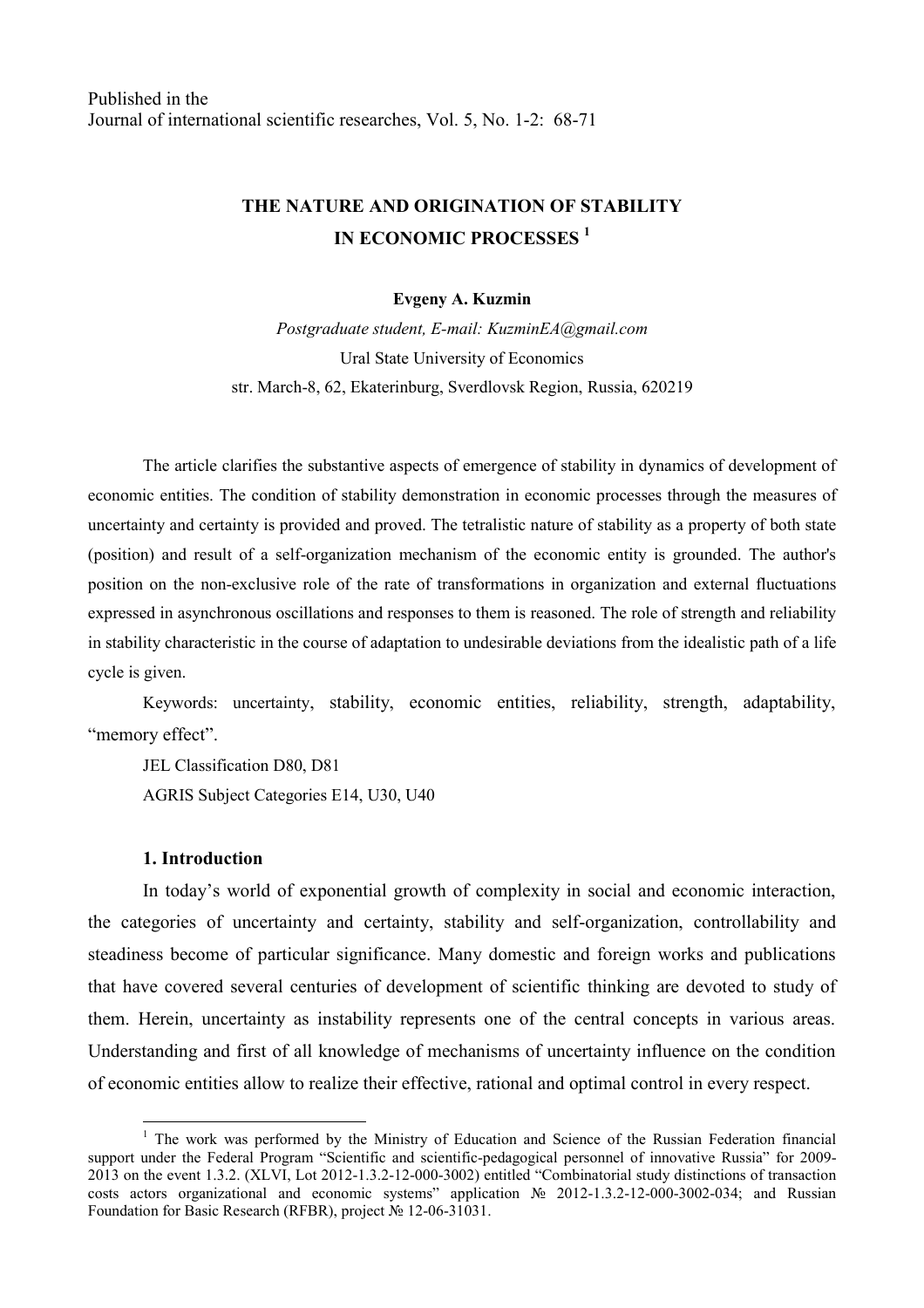In fact, development of any organizational and economic system mainly depends on how the system adapts to the emerging changes in the internal and external environment, as well as how economic factors achieve the stability condition. However, with a variety of scientific publications covering stability issues, there is still a range of unsolved problems, among which the most important one is to reveal substantial aspects of stability origination in the economic environment and its characteristics.

#### **2. Scientific literature review**

The works of such domestic scientists as D.K. Akhmetov and G.N. Chubakov (2000), A.A. Bogdanov (1989), I. Prigogine (1985), G. Nicolis (1978), who have made the most significant contribution to the formation and substantive filling of this research line, are devoted to the study of the nature and essence of stability, study of its influence on economic development, definition of conditions of its origination and many other aspects. The subsequent development of the stability idea is reflected in modern works of V.V. Kosterev (2008), V.B. Sirotkin (2008), V.M. Ryabov (2011), I.V. Bryantseva (2004), V.Ph. Merzlyakov, A.E. Yagunov (2002) , etc.

It is worth noting that in the economic thought the category of "stability" can be found long before the first systematic and well-developed researches of the middle - second half of the XX century. In one form or another, the concept of stability is present in periodic publications of the XIX century period and earlier, for example, in "Moscow Government Statistical Yearbook", where the term is used in the meaning of constancy and invariance: "stability in the difference between ... price ..." (Moscow Government…, 1896: 4). However, the concept of stability is used interchangeably with the category of "strength" as, for example, in "BesЪda" journal concerning the light industry when both strength and stability "... stand to strengthen ..." (Chuprov, 1871: 215) conditions of a company and their independence. In modern works the non-changed definition of stability supplemented by new characteristics that detail its demonstration can be still found after more than a century.

At that, there is practically no uniform definition of the "stability" term in the scientific community. The dualism of this concept underlined in study of O.V. Mikhalev's (2010) particularly in study of the specific entities and events, strikes a chord and acknowledgment with scientific publications. On the one hand, stability represents a property of organizational and economic system and each of its elements. It, "being an intrinsic property ... depends on both internal and external conditions" (Mikhalev, 2010: 11). On the other hand, it is possible to say that stability is a condition in which the system can either be or experience instability as a sign of excessive influence of uncertainty and risks, their accompanying changes and rate of such changes.

As a result, "stability" – is not just a property and not just of a state system, but a property, that demonstrates itself in a state depending on its relationship with the environment" (Mikhalev,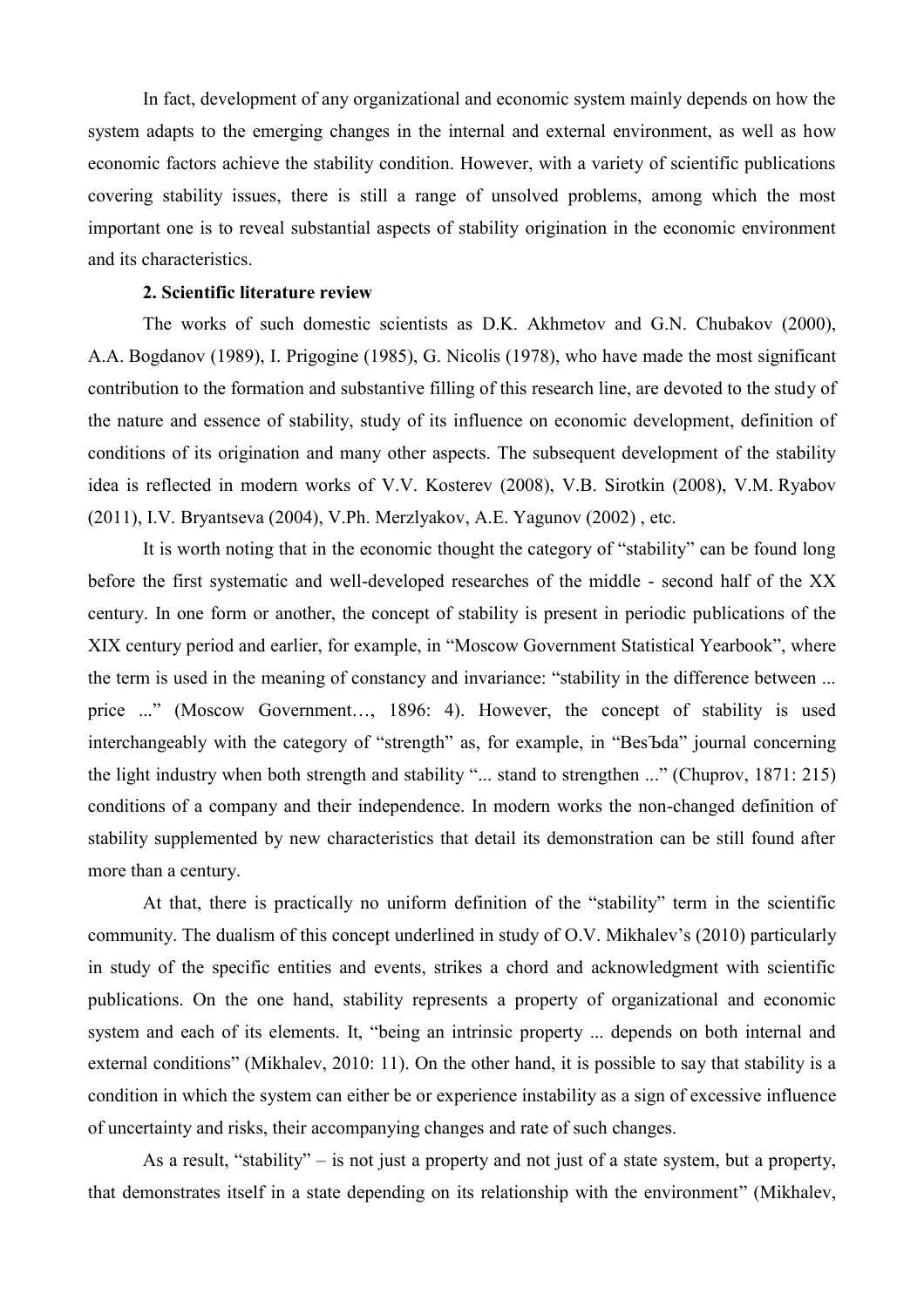2010: 13). Significant and rather precise definition of stability suggested by O.V. Mikhalev allows us to trace the genesis of stability understanding in processes, interaction between elements, in the internal organization of economic entities and economy as a whole. Among the common points of view, the standpoints of L.I. Arkhipov and his colleagues, who are inclined to believe that the economic stability "reflects the strength and reliability of its elements, vertical, horizontal and other diverse relations within the system, as well as the ability to withstand internal and external loads" (Arkhipov etc., 2009: 791), - are mostly highlighted. It appears that this view is gradually losing its relevance giving way to a new paradigm of preconditions and incentives for development of economic entities, purposes of their existence and activities. According to the author, when the security descriptor in the stability interpretation can be accepted in some way, the situation with strength characteristic is more ambiguous.

#### **3. Substantial characteristics of stability**

# **3.1. Reliability and strength in adaptation, variability and stability of systems**

Reliability, as it is believed to be, is associated with probability of performing the specified functions and under certain conditions for a specified period of time (Kosterev, 2008: 14). Economic entities continuously and unavoidably are sometimes affected by a variety of factors different in strength and direction. The ability to adapt to these factors, which inevitably lead to changes in the environment and within the organization by virtue of direct or indirect connections, shows reliability as a consequence of this adaptation. However, in our opinion, the use of the given characteristic in stability interpretation is not quite correct. Reliability is more a consequence than a reason of steady state (position) and property of the organization.

A similar argument can be used with regard to the strength, which is mentioned in the work of L.I. Arkhipov et al. *Strength, according to the author, can be even opposed to stability*. Understanding strength as a property of resistance or resilience of economic entity to destruction, resistance is expressed only in one form – inertness. Invariability as a result of strength excludes any transformation and modification. But *stability is not static; it is a dynamic bilateral characteristic of the property and state of the economic entity.* As a consequence, strength introduces certain "rigidity" in the model of an organizational order. As a result, the most important and significant ability – the ability to develop and adapt – is excluded. Establishment of connections, structure and elements of economic entity and in all other respects does not allow us saying that strength expresses the stability essence. It appears that *strength as well as reliability represents the indirect result of adaptation, when adverse conditions are in opposition with strength, while favorable ones lead to modification of the internal microeconomic mechanism of the organization.* From theoretical and methodological point of view, this very important remark about the need for stability development is confirmed by the words of I.P. Vorobyeva. According to her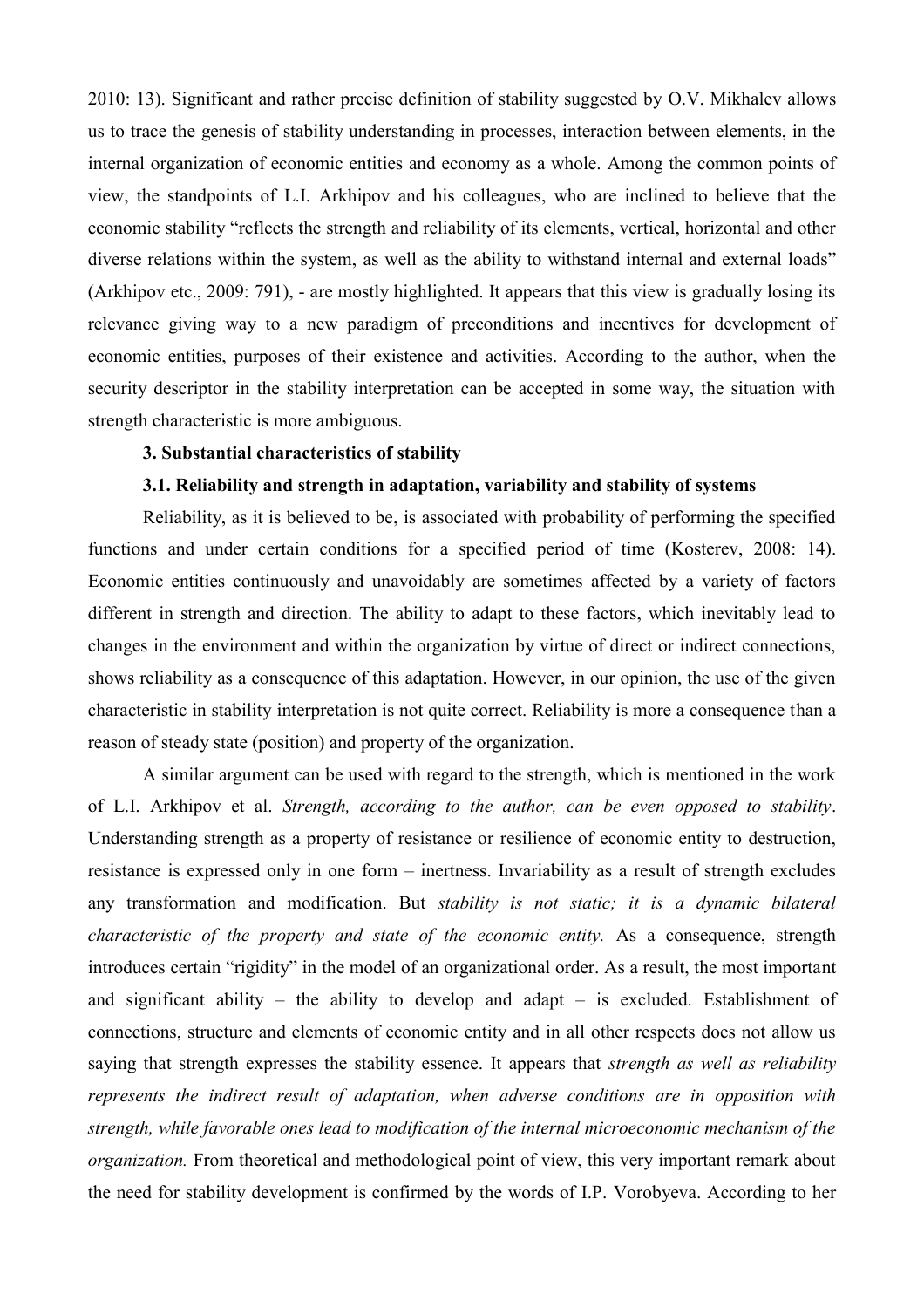vision, the economic system stability is "the ability to withstand adverse internal and external forces, while retaining development parameters, stable indicators and optimal proportions, development dynamism and effective use of conserved and reproduced resources" (Vorobyeva, 2012: 20). In addition, the obvious at first glance indicators with the help of which it is possible to judge about the presence or absence of stability: "sustained economic growth", "sustainable natural resource potential", etc., which is not truly correct – are distinguished. The processes of achieving stability are much more complicated than it seems to be, and these indicators cannot be used to describe the fact that stability does occur.

Synectically similar discrepancies can be found in the study of stability of companies in the real sector of economy, which has been held by I.V. Bryantseva. The particular static condition manifests the delusion concerning the stability assessment. The stability assessment formation should take into account the fact that deviations and changes represent natural phenomena. Important is the fact that these changes will put into action the self-destruction mechanism, whether this is the economic factor or economy as a whole. Indicators, conditionally lined up in a three-level system according to I.V. Bryantseva (2004: 80), at best give an idea of the company moment state, but cannot be involved in the dynamic assessment of stability, since there is no any key element – a standard or reference sample. In this regard, stability consideration in a management and control context is quite interesting.

Finding connection between uncertainty and stability of the economic entity, the author suggests that *adaptability, directly underlying stability, is one of the versions of self-organization and acts as sublimative management construction including conscious and unconscious management reactions inside the economic entity*. Presence of conscious management components in self-organizational adaptation processes may seem to be strange. However, according to the author, self-organization means not only management actions created as a result of experience and "learning", but also the reactions and messages that are generated at the time of "correct" understanding of what is happening at the moment. In other words, *self-organization of the economic entity as an adaptation includes management components that occur in response to emerged fluctuations regardless of the source of these reactions and management actions.* This can be confirmed in study held by T.Y. Ivanova and V.I. Prikhodko, who come to the conclusion that "adaptability of the organization to environmental conditions [is carried out] as a result of a certain directed impact on it" (2004: 138).

It should be noted that in views of a number of scientists, whose point of view is shared by the author, there is a certain amount of managerial influence that can either lead the system to stability condition or, on the contrary, move its path of motion to a new development course absolutely different from the ideal one. These thoughts permanently and at the same time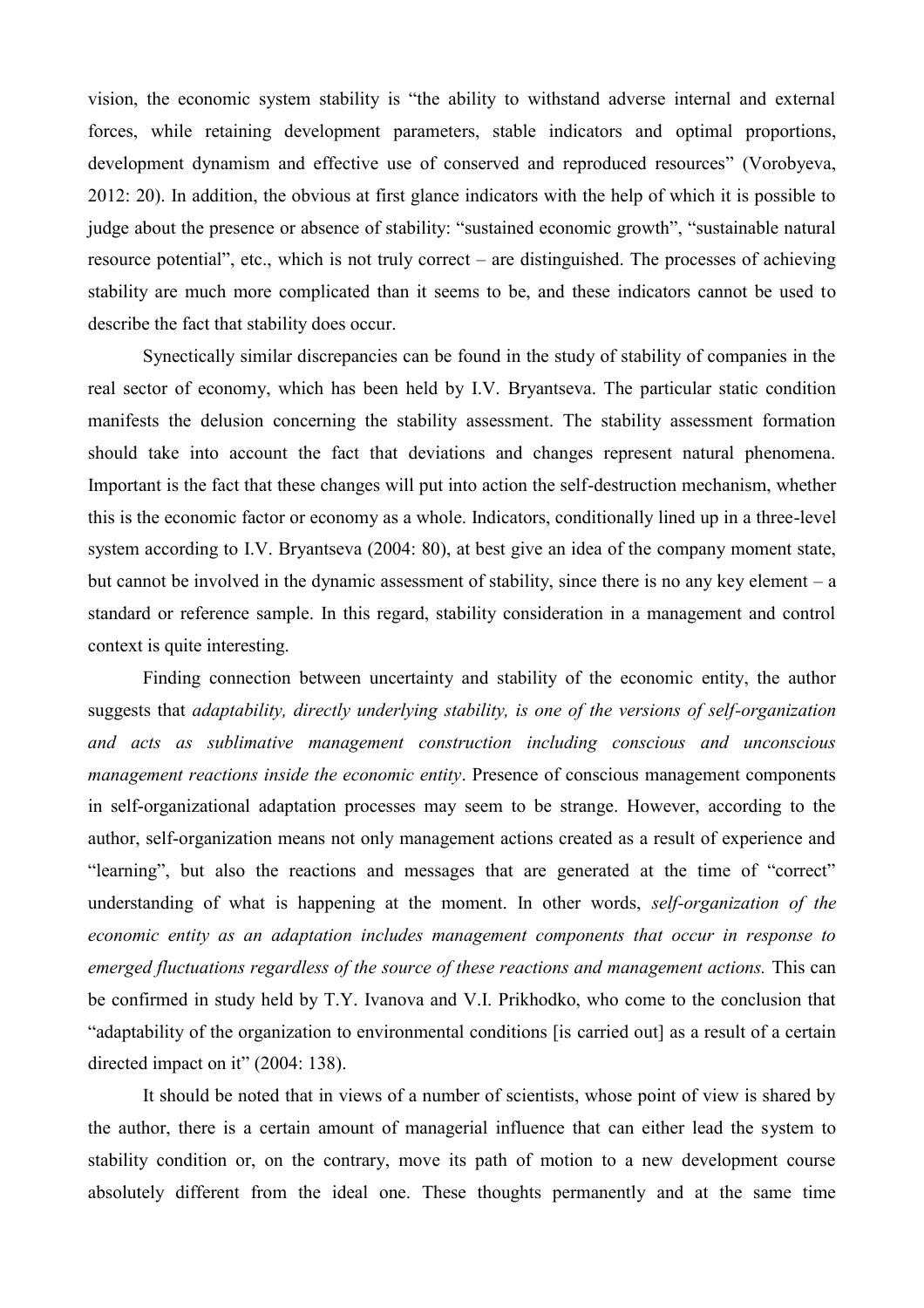occasionally occur in some scientists' minds including V.I. Avdiysky and V.M. Bezdenezhnykh (2011), V.M. Ryabov (2011), etc. The main argument of such reasoning was that organizational and economic systems are not initially systems possessing self-organization as such. Self-organization and adaptation as one of its forms arise due to intention to preservation of its existence, which leads to the fact that *due to "memory effect" the mechanisms of avoiding undesirable events and phenomena are spontaneously created.*

Scientists in different ways come to the idea of a sufficient or necessary measure of managerial impact on stability. V.I. Avdiysky and V.M. Bezdenezhnykh's study reveals the existence of a "quantum of control action" (2011: 59) as the minimum allowable impact on uncertainty constituting a certain resource, the application of which leads to the changes in the development path. A little bit different is V.M. Ryabov's approach simplifying the understanding of a reaction measure up to "optimal dosed managerial influence" (2011: 272) by means of which the organizational and economic system still remains in a stability condition. However, *the given stability condition has threshold boundaries, where "insufficient or excessive control can bring the system out of this area".*

Thus, *stability including balancing responses to external and internal disturbances involves finding of the organization in such a condition at which the process of following the ideal path will be in no danger, as well as any directed path.* Clarification of the fact that the path or motion vector does not necessarily mean that the economic entity is aimed at progressive evolutionary growth. The behavior strategy of the organization, in some cases, can represent not only the market growth and dominance, but also maintenance of a stable position or even some reduction in their business activities in those moments when it could threaten the existence of the economic entity. Stability as a condition implies the idea that, in any directed motion of the organization this path will be in some way stable, with no significant deviations. *Therefore, it would be incorrect to say that "withering" is the result of an unstable situation.* And that is why the nature of movement process, rather than its direction that can fully correspond to the economic entity's interests, is of great importance.

# **3.2. Asynchrony in adaptation transformations**

Undoubtedly, the process of motion always has a speed which cannot and should not act as a peculiar indicator of stability, which to some extent breaks the settled stereotype of its perception. Concentration in time of changes in the environment and organization faces only one basic limitation associated with the ability to adapt. Even if motion speed together with transformation capacity is relatively large, the economic entity does not lose its stability, when these changes are smooth and quite natural for this life period of the organization.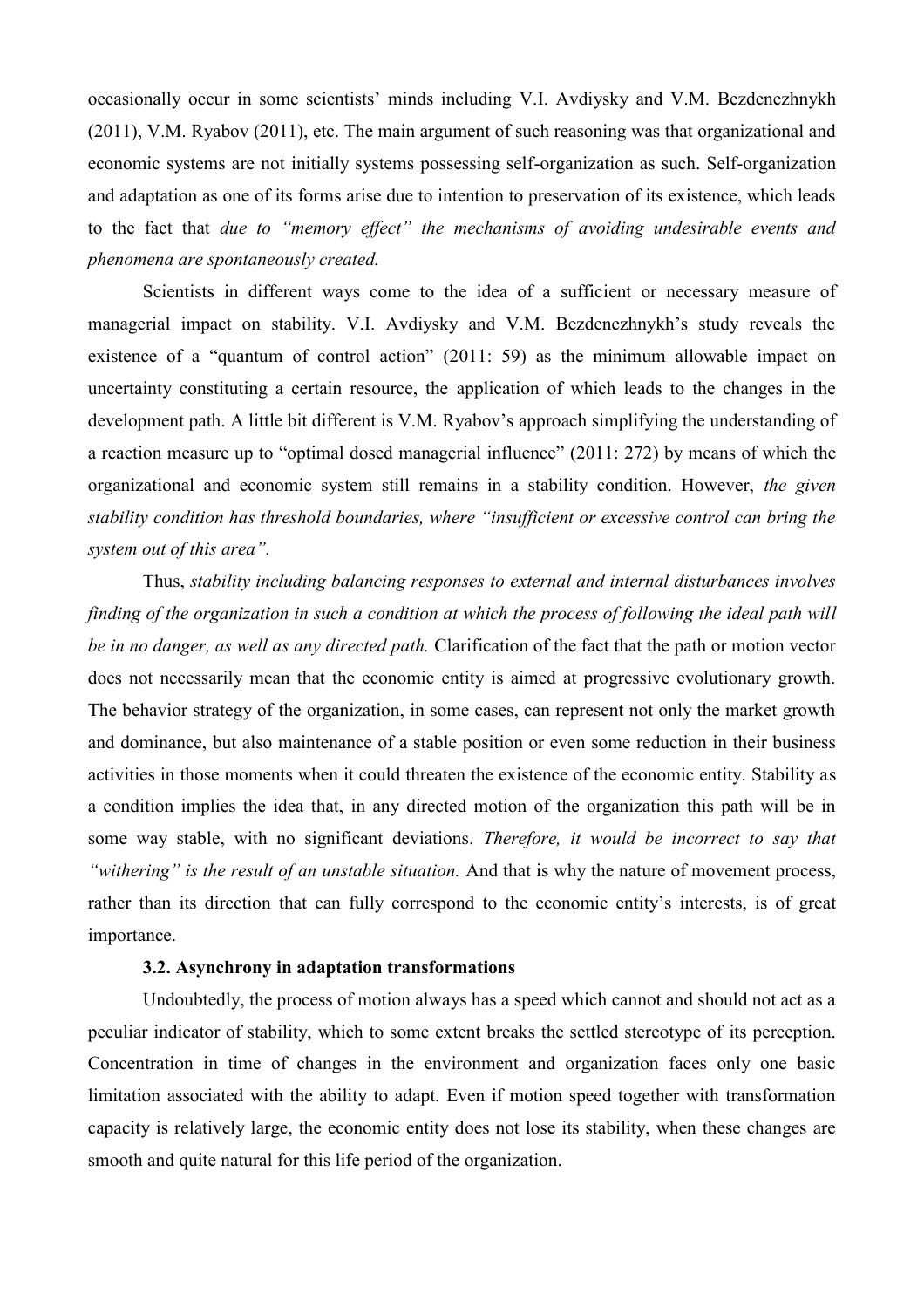Smooth and natural transformations in the economic entity are achieved only in the case when there is an "adequate variability allowing to be changed at the same speed as the environment" (Mikhalev, 2010: 14). *In cases when an internal transformation takes place at a slower speed than the environment changes, the likely consequence of this may be a deviation from a certain path, which, by the way, does not allow us saying that "the system (or economic entity –* author's note*) is in an unstable condition and can be destroyed in a limit"* (Mikhalev, 2010: 14)*.* This conclusion contradicts the common understanding of stability that stroke a chord with O.V. Mikhaleva's study. According to the traditional point of view namely comparison of speed in adaptive transformations and modifications of the internal environment of the economic entity at a speed of changes in the external environment indicates presence or absence of potential stability, and finally, of such a condition.

According to the author, the actual path of life cycle and its interchangeability indicates that the speed of life cycle for each economic entity is individual. Only a few organizations follow the pace of ideal "universal" motion, the rest part makes the bulk of "followers". In addition, changes in the environment are determined by behavior of all participants of the economic mechanism. As a result, motion vector of the organization is either above or below the additive motion vector of the organizational and economic system. As a consequence, the speed, at which internal transformations occur, will be similarly higher or lower than the speed of environment changes. Also it should be added that stability is non-uniform and its position is subjective in a way and depends on the purposes of the economic entity. Thus, conventional establishment of the stereotype regarding the role of the speed and importance in determining stability is, at least, hardly applicable and doubtful.

It is worth noting that forward and backward linkages for the economic entity supported by the memory effect in actions and reactions to them create not only an adaptation mechanism to fluctuations, but also "provide a self-organization and regulation mechanism" (Akhmetov ets, 2000: 32). A distinct result occurs in its implementation – stability of both organizational and economic systems, and economic entity, when both have all the necessary prerequisites for self-organization.

Thus, we can conclude that *stability is rather a tetralistic category than a dualistic one*. Besides the fact that stability represents a property and a condition of the organizational and economic system, it also demonstrates presence of the process of self-organization in the life of the economic entity. This emphasizes the connection of the category of diversified stability with such descriptors as uncertainty and certainty, stability and controllability. T.Y. Ivanova and V.I. Prikhodko's work, where ""stability" is close in meaning with "controllability"" (2004: 138), mentions about the indirect demonstration of stability as an intermediate link of adaptability of the organization. However, the author distinguishes these two terms specifying that management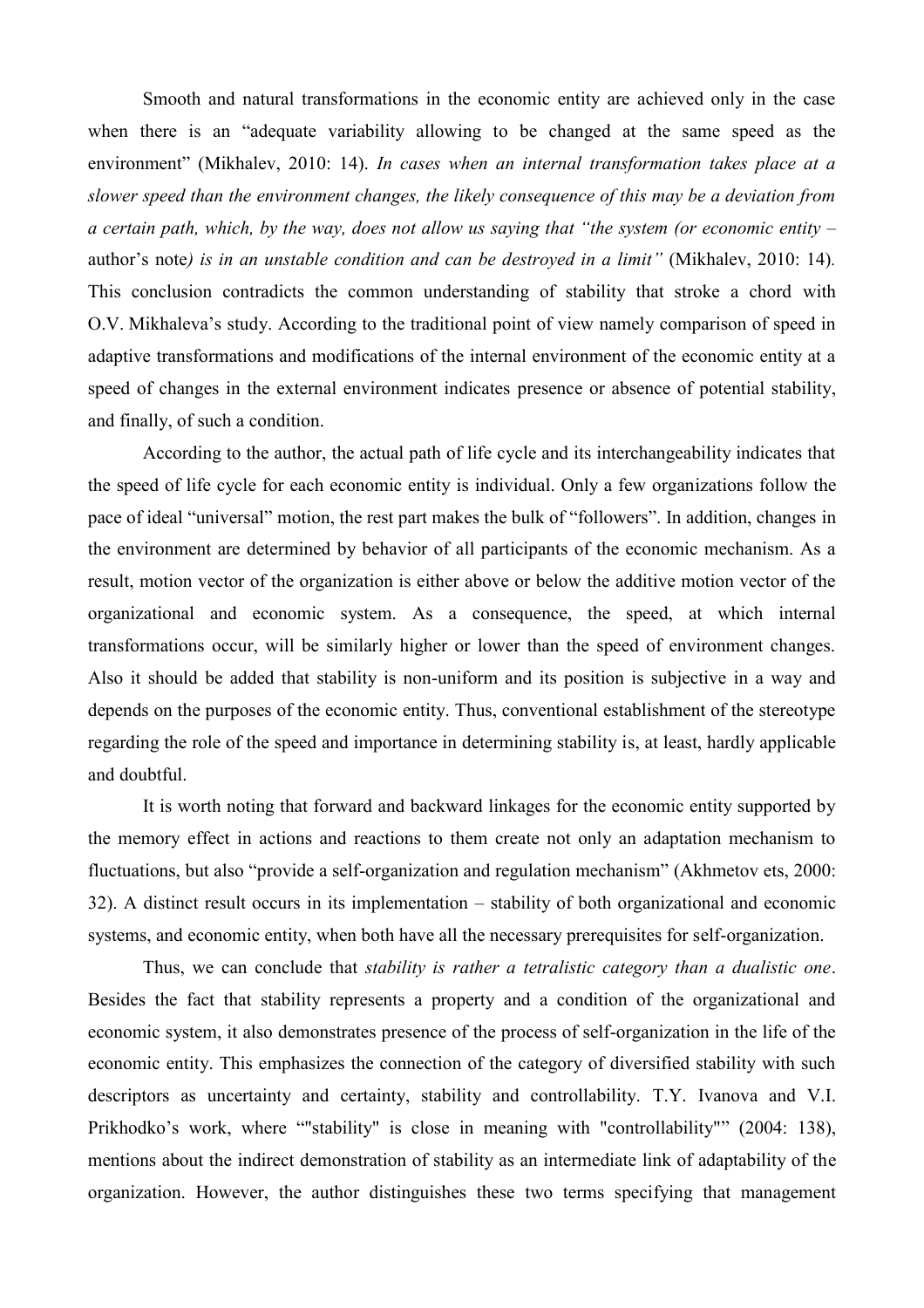includes control and opportunity of influence and feedback. At the same time, stability determines the development nature of the economic entity in accordance with its goals and objectives.

# **3.3. Uncertainty in stability**

Behavior of organizations is often not coordinated, and that is why in stochastic systems it is reduced to the basic principle and condition due to which these systems reflect the realities of social and economic interaction. Both for the system and for the economic entity, stability affects several positions at the same time. Firstly, *stability of the structure*. Certainly, changes in the course of adaptation can lead to the fact that the internal features of relations and connections between elements, their number and hierarchical subordination, will also undergo changes. Secondly, *functional stability*. Substantial and functional (process), as well as structural stability are identical; the difference lies only in the object on which assessment and definition of stability are made.

There are a lot of publications devoted to structural stability. Thus, G. Nicolis and I. Prigogine's study reveals the well-known condition for stability observation, when "all the solutions describing the changed system remain in a vicinity of the solution corresponding to the "initial" system" (Nicolis ets, 1978: 79). But difficulty lies not in the solutions themselves, but in the area where they do not change the system so far as to bring it out of the stability position. This study held by G. Nicolis and I. Prigogine points out that in absence of such vicinity, the system or its element is structurally unstable. However, the main conclusion of the study is that "in a structurally stable system the topological structure of phase path (if it is possible to create space of the phase) remains unchanged". This indirectly confirms the hypothesis made by the author that the *motion vector of the economic entity in a steady state corresponds to a target direction of such a motion*.

While structural stability focuses on variability of positions of the elements in the organizational and economic system, as well as their hierarchical and interdependent connections, implementation of decisions in a general perspective, functional or process stability is aimed at allowable variability of mechanisms and decisions that are focused on directed transformations. Complexity and diversity of stability in its obvious demonstrations lead to the need of searching a universal measure for variation and adaptation (self-organization).

Linking of variability and adaptation has a certain result for the economic entity. *The adaptation "quality" becomes the decisive factor in stability emergence and maintenance, when the influence on changes is impossible.* Naturally, the scale and scope of changes are not constant values and often change, testing the strength of solution selection mechanism for new tasks and problems, which represent the pure organizational adaptation. V.R. Vesnin's study rightly points out that selection represents "creation and improvement in accordance with the objectives set in any system ... on the basis of regulating adaptive mechanism" (2007: 22-23). In this case, the process of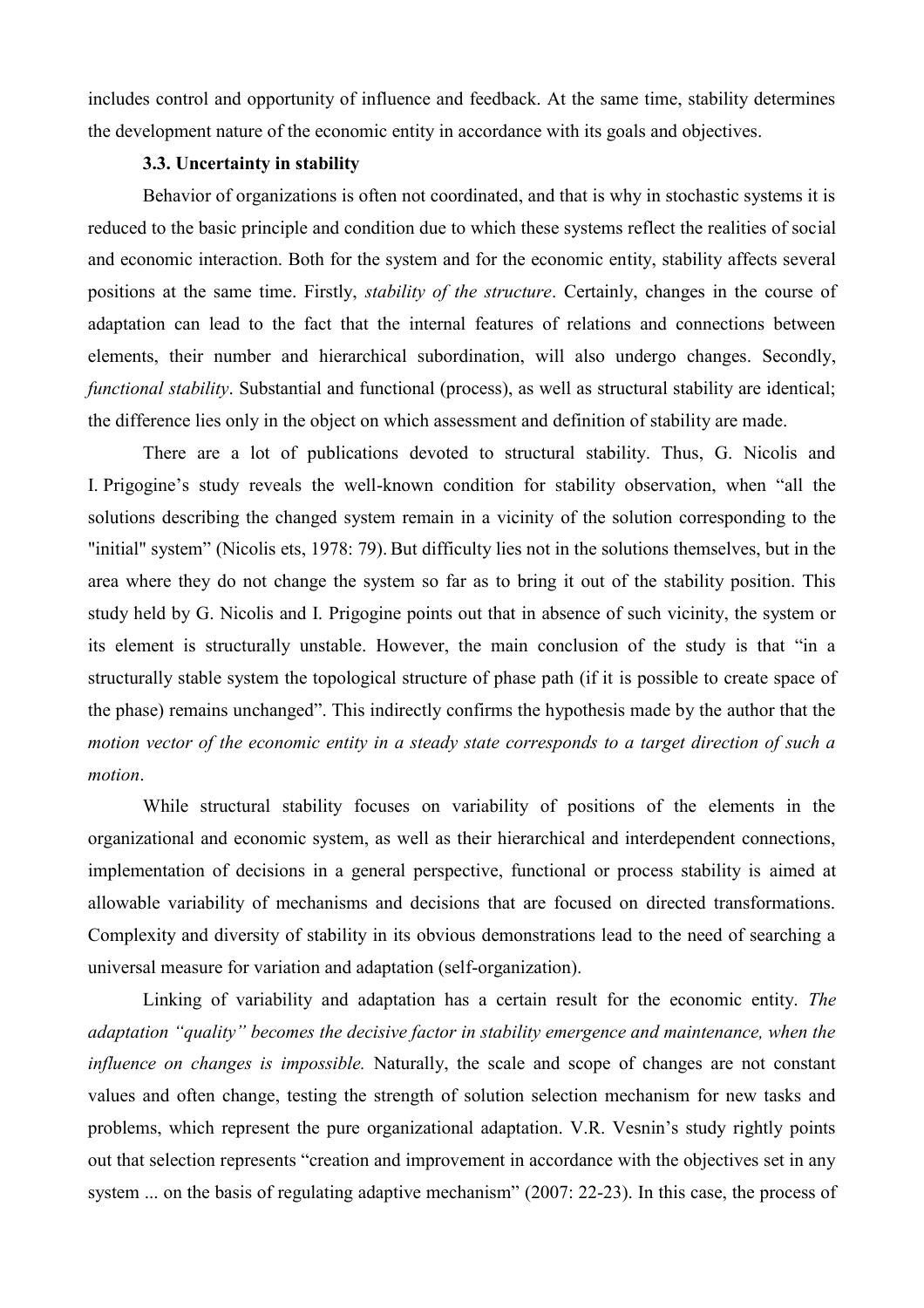adaptation mechanism includes on the one hand, the emergence of new elements and relations that improve the reaction of the economic entity to the changes in the environment, and also leads to "complexity, new properties ... as a result of which ... ingression occurs" (Vesnin, 2007: 22-23); on the other hand, braking structures that cannot make correct selection of solutions regarding the changes emerged, which leads to simplification of the organization, are excluded from mechanics or are modernized. Based on simplicity and complexity characteristics, the assumption that *in the adaptation process two opposite tendencies face each other – simultaneous increase of uncertainty and certainty, and on the contrary their reduction –* becomes quite logical*.* In this regard, it should be pointed out that the selection can be demonstrated in different ways, which eventually creates a certain result of the linking changes and adaptations.

According to the author, internally conflicting tendencies for growth or decrease in entropy and negative entropy in the course of adaptation creates changes in the status quo in relation to the level of aggregate uncertainty and certainty. Apparently, the heuristic correlation potential of relative quantitative changes in the environment (both internal and external) with absolute or specific quantitative change of uncertainty or certainty give the opportunity to lift the veil over the question of identifying the stability condition and its assessment.

## **4. Conclusion**

Thus, we can say with certainty that to the very extent of uncertainty and certainty the content and nature of stability, not only as a property or state (position), but also as a result and one of self-organization forms are focused. Therefore, in the adaptation mechanism two opposite tendencies *– of uncertainty or certainty growth / decrease –* develop at the same time. *The strength of each tendency in their coincidence or non-coincidence of "solutions" and "answers" to the emerging changes in the environment will give the opportunity to determine the tendency to loss or stability restoration.* Stability in this context will reflect the risk norms of management responses, through which it is possible to admit the acceptability measure of risk for the economic entity. However, for the solution of this scientific task not only substantial stability aspects should be clarified, but also a methodological approach to its assessment and determination should be introduced.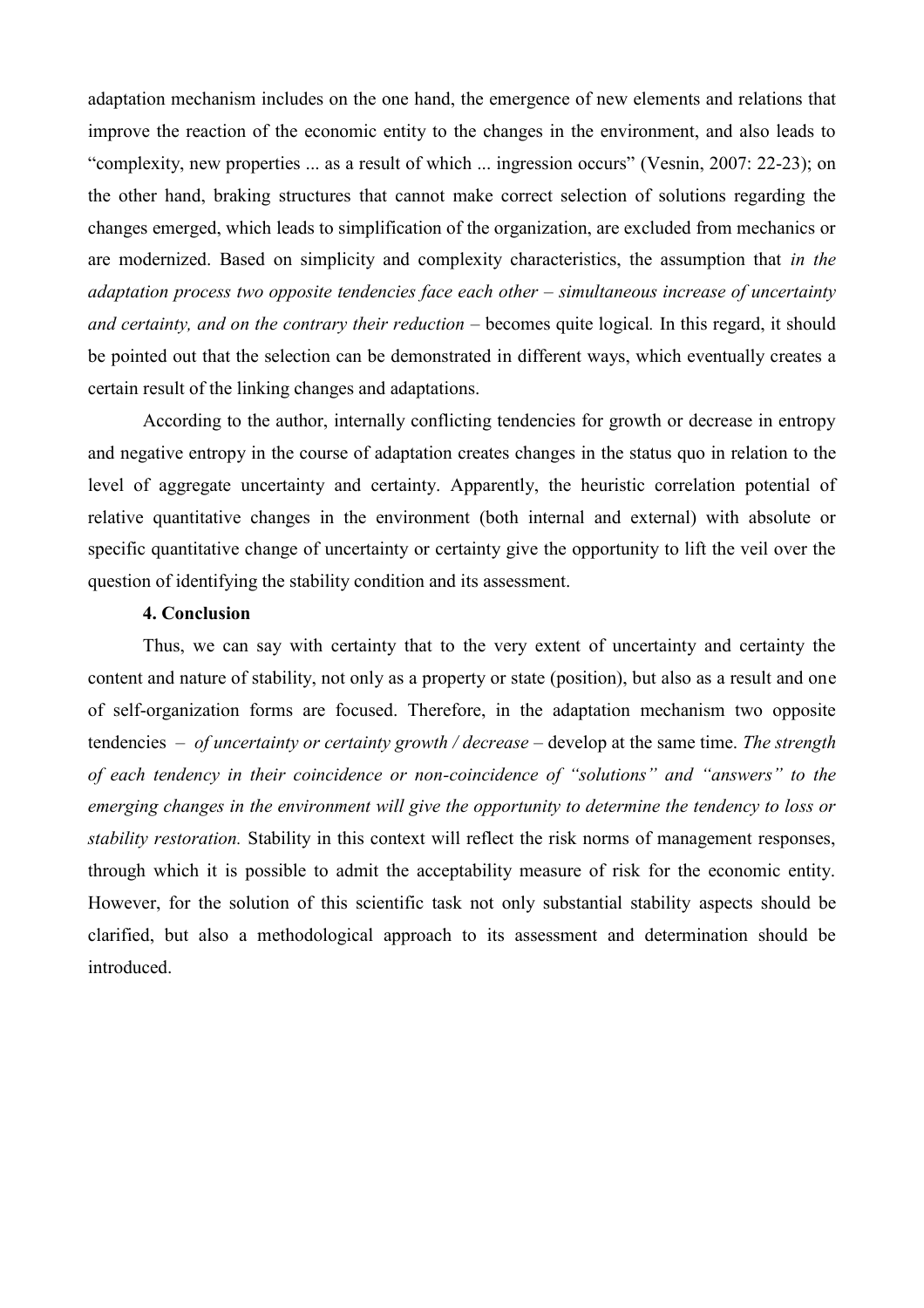#### **Referencies**

- [01]. Avdiysky, V.I., Bezdenezhnykh, V.M. (2011) Uncertainty, variability and inconsistence in risk analysis problems of economic systems' behavior [Neopredelennost', izmenchivost' i protivorechivost' v zadachah analiza riskov povedenija jekonomicheskih sistem]. *Effective crisis management*, 3(66), 46–61.
- [02]. Akhmetov, D.K., Chubakov, G.N*. Stability problems of social and economic development of the region* [Problemy ustojchivosti social'no-jekonomicheskogo razvitija regiona]. Moscow. Institute of Economics, RAS, 2000. 295 p.
- [03]. Bogdanov А.А. *Tectology (Universal Organizational Science)* [Tektologija (Vseobshhaja organizacionnaja nauka)]: [in 2 books] / [edit. collective L.I.Abalkin (Executive Editor), etc; Economics Department of ASUSSR. Institute of Economics ASUSSR]. Moscow. Economics, 1989. Book l. 304 p.
- [04]. Bryantseva, I.V. (2004) Criteria assessment system of economic stability of a company [Sistema kriterial'noj ocenki jekonomicheskoj ustojchivosti predprijatija]. *Bulletin of Saint-Petersburg State University of Economics and Finance*, 2, 79–90.
- [05]. Vesnin, V.R. General theory of organization: study guide [Obshhaja teorija organizacii : ucheb. posobie]. Moscow. МSIU, 2007. 156 p.
- [06]. Vorobyeva, I.P. (2012) Economy stability and problems of its ensuring in the modern Russia [Ustojchivost' jekonomiki i problemy ee obespechenija v sovremennoj Rossii]. *Vestnik of Tomsk State University*, 1(17), 17–25.
- [07]. Kosterev, V.V. *Reliability of technical systems and risk management* [Nadezhnost' tehnicheskih sistem i upravlenie riskom]. Moscow. MEPhI, 2008. 280 p.
- [08]. Merzlyakov, V.Ph., Yagunov, А.Е. (2002) The impact of economic stability in the development process of a company [Vlijanie jekonomicheskoj ustojchivosti na process razvitija firmy]. *Vestnik of Nizhni Novgorod State University. Economics and Finance Edition*, 1(4), 163–166
- [09]. Mikhalev, O.V. Economic stability of managerial systems: methodology and practice of scientific research and application analysis [Jekonomicheskaja ustojchivost' hozjajstvennyh sistem : metodologija i praktika nauchnyh issledovanij i prikladnogo analiza]. St-Petersburg. Edition of St-Petersburg Academy of Management and Economics, 2010. 200 p.
- [10]. Nicolis, G., Prigogine, I. *Self-organization in non-equilibrium systems* [Samoorganizacija v neravnovesnyh sistemah]. Moscow. Mir, 1978. 512 p.
- [11]. Prigogine, I. *From Being to Becoming* [Ot sushhestvujushhego k voznikajushhemu]. Moscow. Nauka, 1985. 328 p.